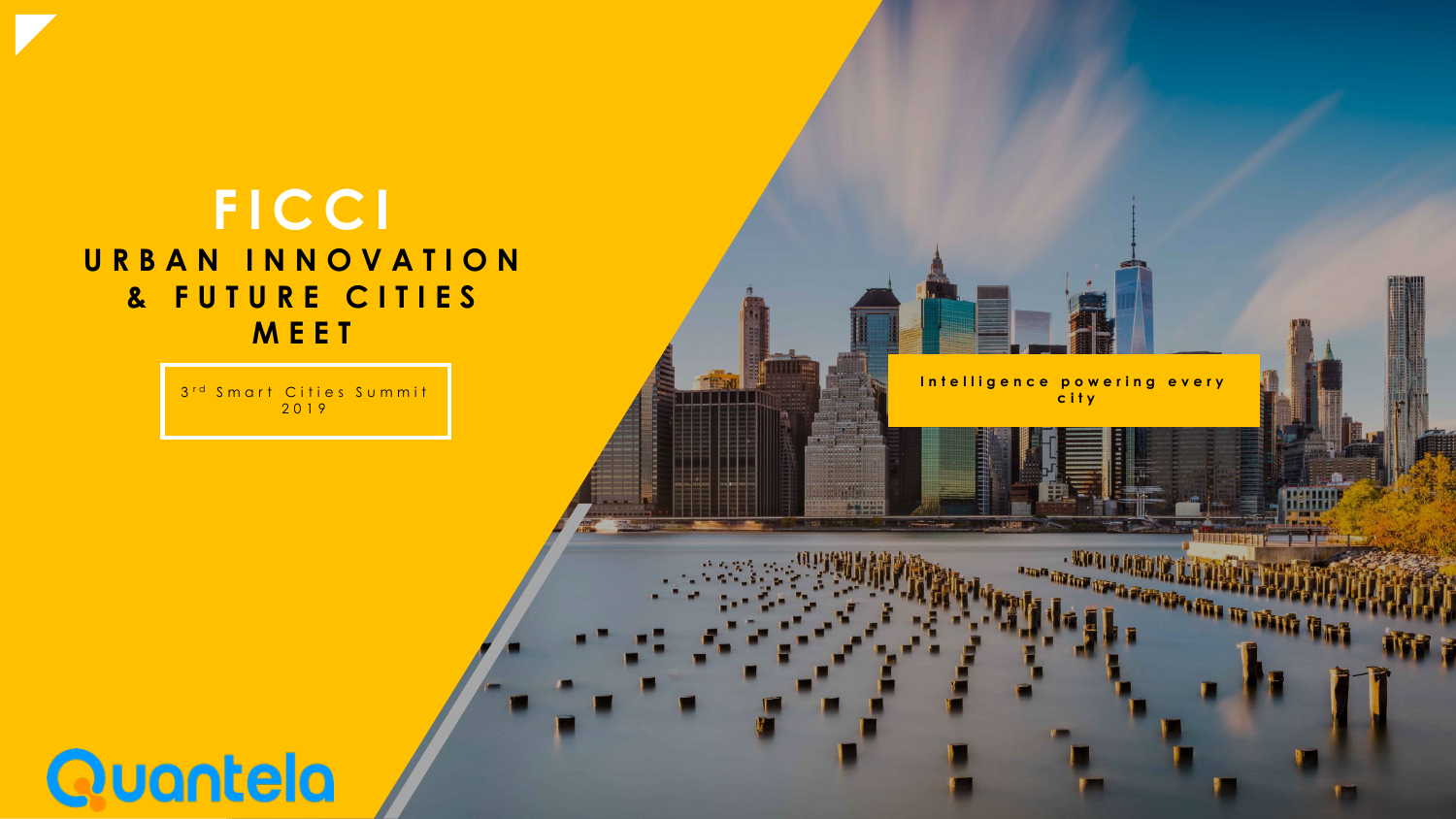

## Discussion Topic

### Digital Transformation: Beyond Digitisations



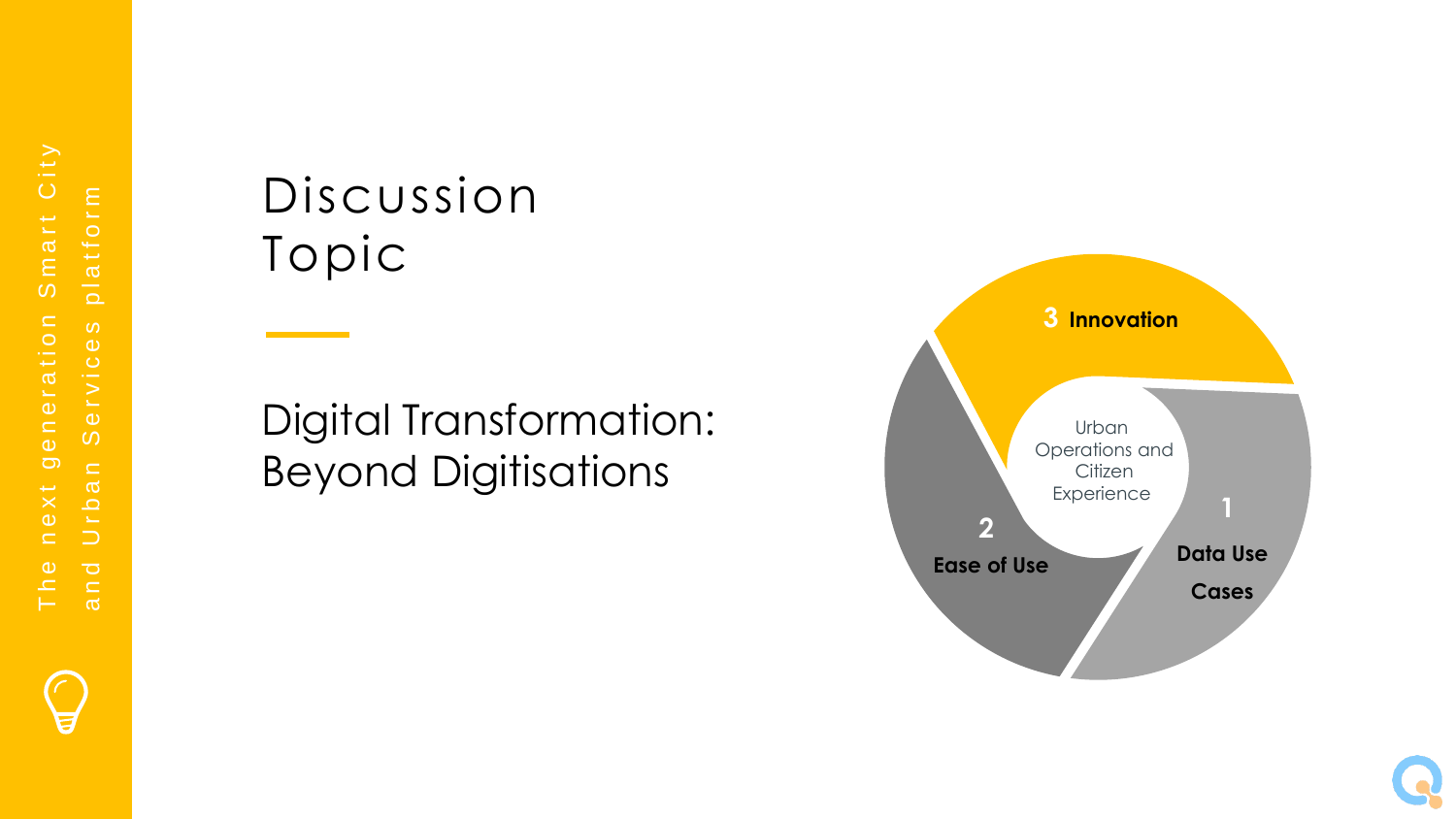### **Digital Transformation Use Cases**



#### **Data Sources**

Amount of Data that city will generates not only in IoT but Open Data sources, Partner Data , IT & OT eGovernance Data is going to generate tremendous cross vertical uses



#### **Analytics Applications**

Urban Planning Safety & Surveillance **Planning** Route Optimization **Water Clotting**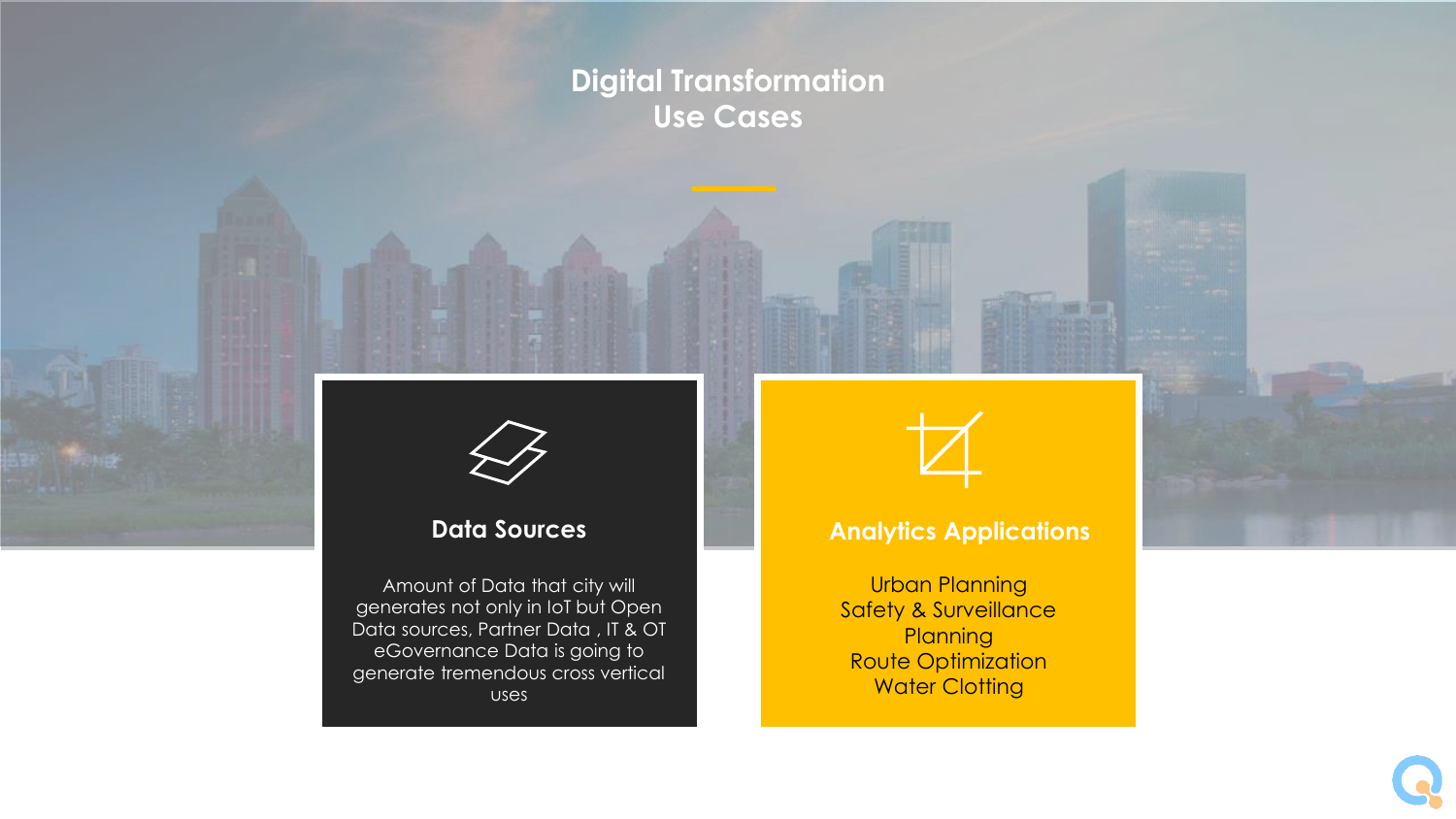## Ease of Use

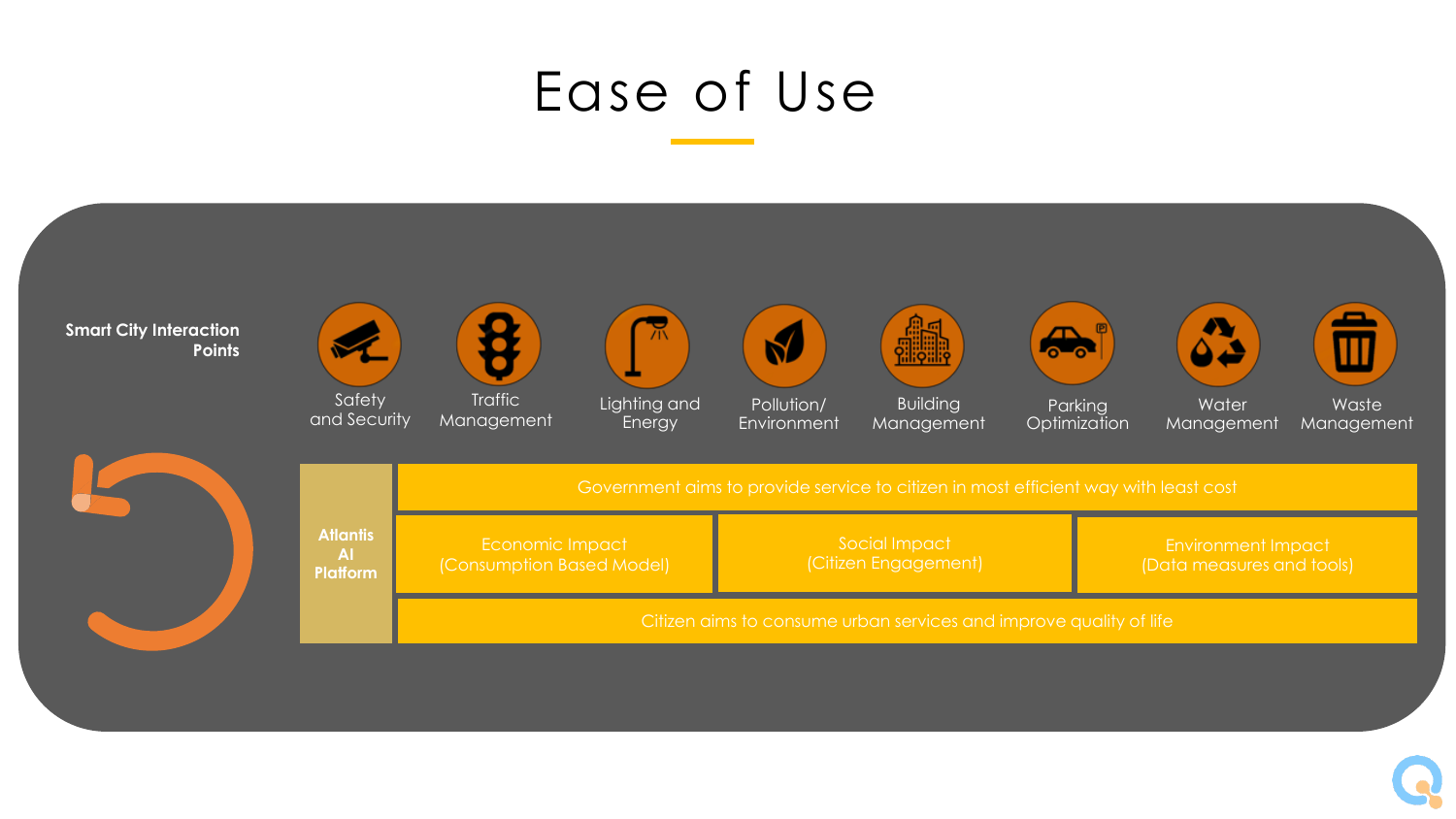# Innovation



Data generated by sensors and other sources parsed through AI and ML models take away significant portion guesswork from Urban planning and make the future investments more certain and viable

Transaction security and trust creating avenues in property records , education systems and other monetary interactions